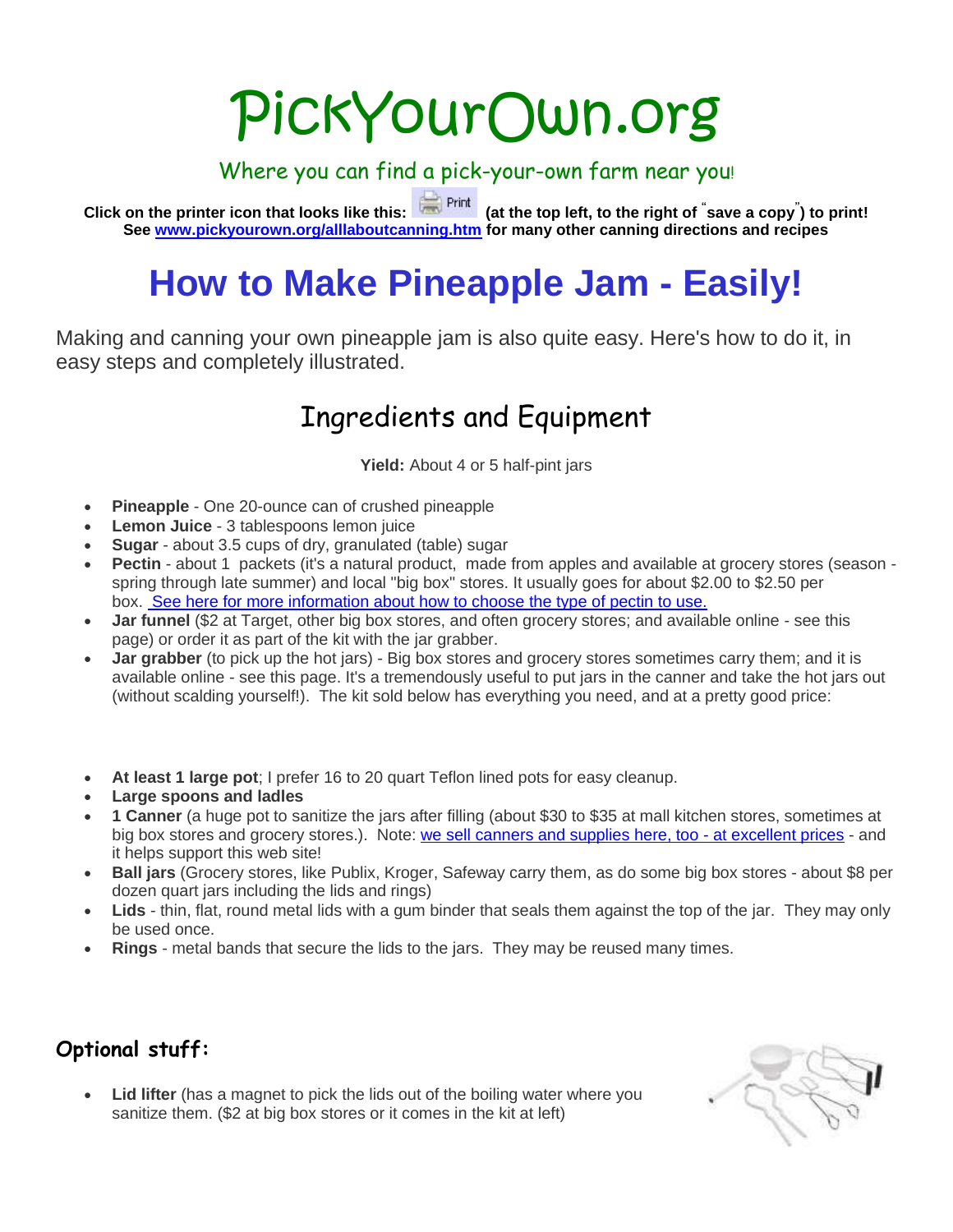## **Pineapple Jam Directions**

Yield: about 4 or 5 eight-ounce jars.

#### **Step 1 - Gather the Ingredients**

Gather the ingredients. In this case, canned pineapple works better, due to its consistency.

#### **Step 2 - Get the jars and lids washed**

The dishwasher is fine for the jars; especially if it has a "sanitize" cycle; you don't really have to sanitize the jars - the boiling water bath sanitizes everything, jar, lid, contents and all; but you DO want to get the jars as clean as you can first. I get the dishwasher going while I'm preparing everything else, so the jars are clean and hot (and less likely to crack when you put boiling hot fruit in them) by the time I'm ready to fill the jars.

Lids: Put the lids into a pan of hot water for at least several minutes; to soften up the gummed surface and clean the lids.



[Get them all here, delivered direct to your home,](file:///G:/websites2016/PYO2016/canningsupplies.htm) at the best prices on the internet!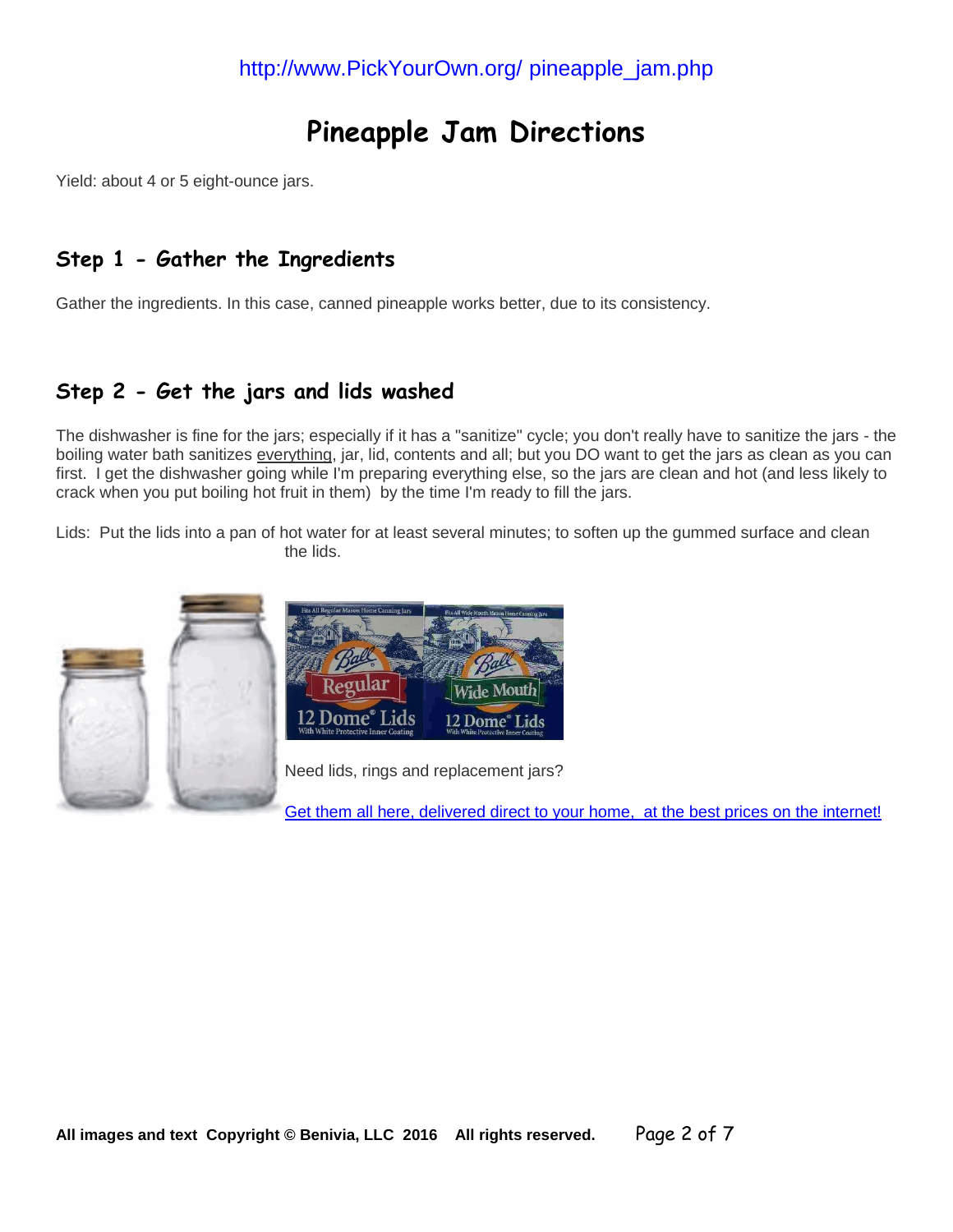#### http://www.PickYourOwn.org/ pineapple\_jam.php

#### **Step 3 - Mix the pineapple with the pectin**

Mix the pectin with 1/4 cup of the sugar (set the rest of the sugar aside for now). This helps to keep the pectin from clumping up.

Stir the pectin/1/4 cup sugar mixture into the chopped fruit. Put the mix in a big pot and put it on the stove

**Notes about pectin:** With pineapple I usually add about 50% more pectin (just open another pack and add about half) or else the jam is runnier than I like. BUT pineapple usually thickens pretty well, so try 1 packet and see hw well it thickens.. With a little practice, you'll find out exactly how much pectin to get the thickness you like.

Another tip: use the no-sugar pectin. It cuts the amount of sugar you need from 7 cups per batch to 4 cups! And it tastes even better! On the other hand; I



have never had success with the No-sugar pectin. It always turned out runny and bland. You might want to try using the low sugar recipe with a mixture of sugar and Stevia (in a prepared form like Truvia, it measures same as sugar; if you use another form, you'll need do your own conversion) - or Splenda, if you prefer, ; that could work.



Is your jam too runny? Pectin enables you to turn out perfectly set jam every time. Made from natural apples, there are also low-sugar pectins that allow you to reduce the sugar you add by almost half!

Get them all here at the best prices on the internet!

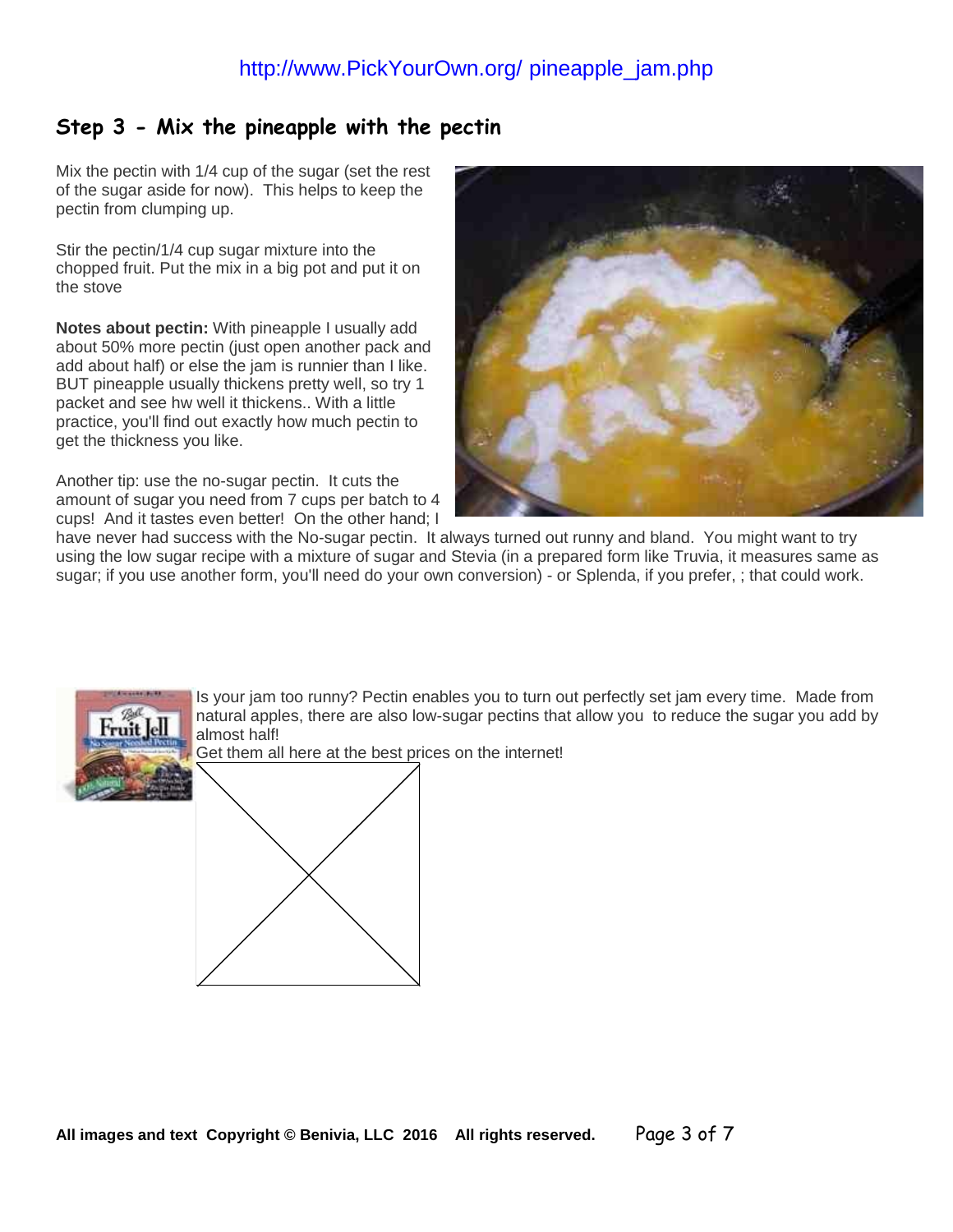#### http://www.PickYourOwn.org/ pineapple\_jam.php

#### **Step 4 - Bring to a boil**

Bring the mixture back to a full boil.

#### **Step 5 - Add the sugar and return to a full boil**

Add the remaining sugar (about 3.25 cups) and bring the mixture back to a full boil. Once it hits a full, rolling boil, stor and boil for 1 minute!.



#### **Step 6 - Fill the jars and put the lid and rings on**

Fill them to within  $\frac{1}{4}$ -inch of the top, wipe any spilled jam off the top, seat the lid and tighten the ring around them. Then put them into the boiling water canner!

This is where the jar tongs come in really handy!

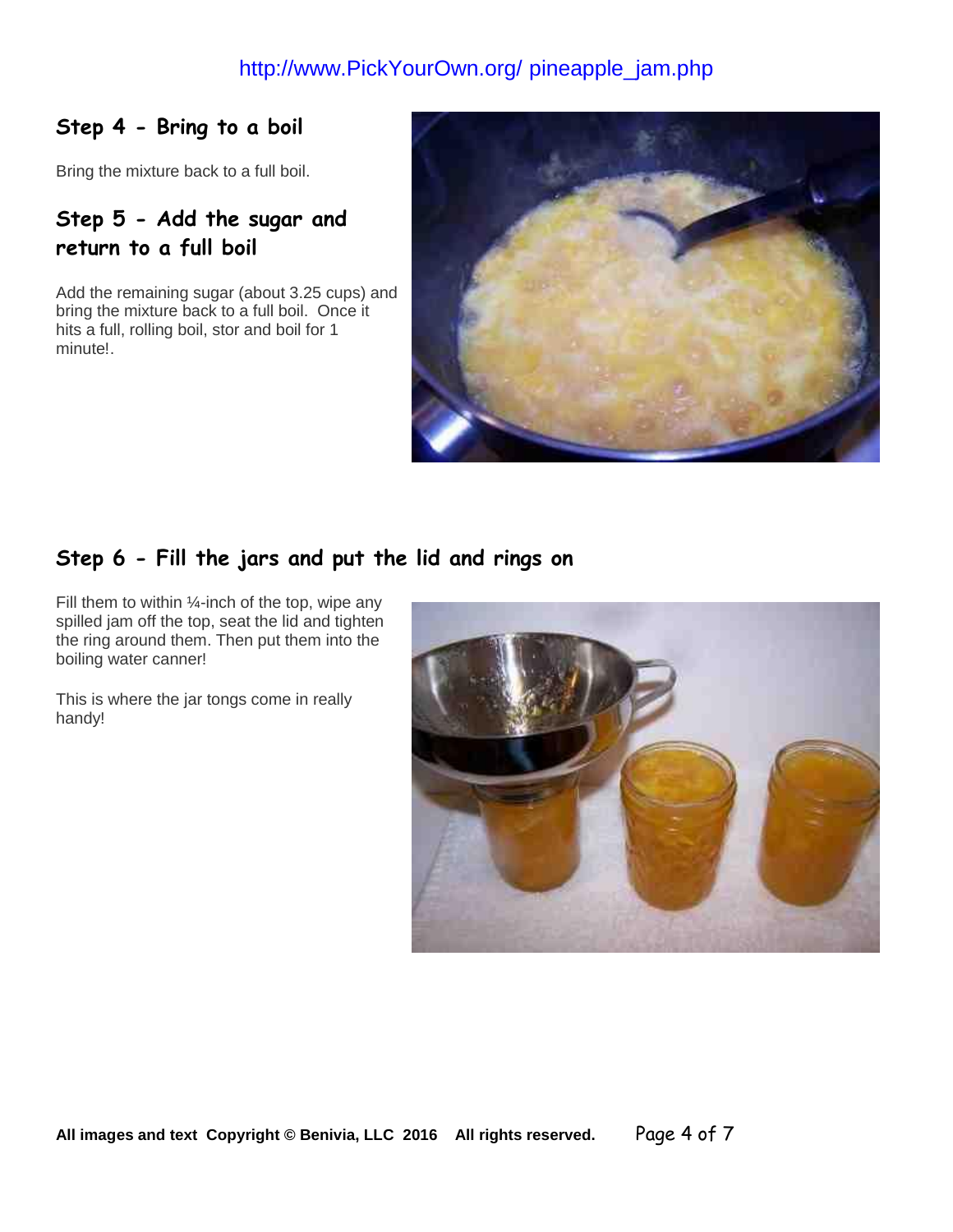#### **Step 7 - Process the jars in the boiling water bath**

Keep the jars covered with at least 2 inches of water. Keep the water boiling. Boil them for 5 minutes (at sea level; see the table below for times at other altitudes).

Note: Some people don't even boil the jars; they just ladle it hot into hot jars, put the lids and rings on and invert them - NOT a bright idea. Putting the jars in the boiling water bath REALLY helps to reduce spoilage! To me, it makes little sense to put all the working into making the jam and then not to process the jars to be sure they don't spoil!



| Recommended process time for Pineapple Jam in a boiling water canner. |                        |                                     |                                              |                |  |  |  |
|-----------------------------------------------------------------------|------------------------|-------------------------------------|----------------------------------------------|----------------|--|--|--|
|                                                                       |                        | <b>Process Time at Altitudes of</b> |                                              |                |  |  |  |
| Style of Pack                                                         |                        |                                     | Jar Size   $0 - 1,000$ ft   1,001 - 6,000 ft | Above 6,000 ft |  |  |  |
| Hot                                                                   | Half-pints<br>or Pints | 5 min                               | 10                                           | 15             |  |  |  |

#### **Step 8 - Done**

Lift the jars out of the water and let them cool without touching or bumping them in a draft-free place (usually takes overnight) You can then remove the rings if you like, but if you leave them on, at least loosen them quite a bit, so they don't rust in place due to trapped moisture. Once the jars are cool, you can check that they are sealed verifying that the lid has been sucked down. Just press in the center, gently, with your finger. If it pops up and down (often making a popping sound), it is not sealed. If you put the jar in the refrigerator right away, you can still use it. Some people replace the lid and reprocess the jar, then that's a bit iffy. If you heat the contents back up, re-jar them (with a new lid) and the full time in the



**All images and text Copyright © Benivia, LLC 2016 All rights reserved.** Page 5 of 7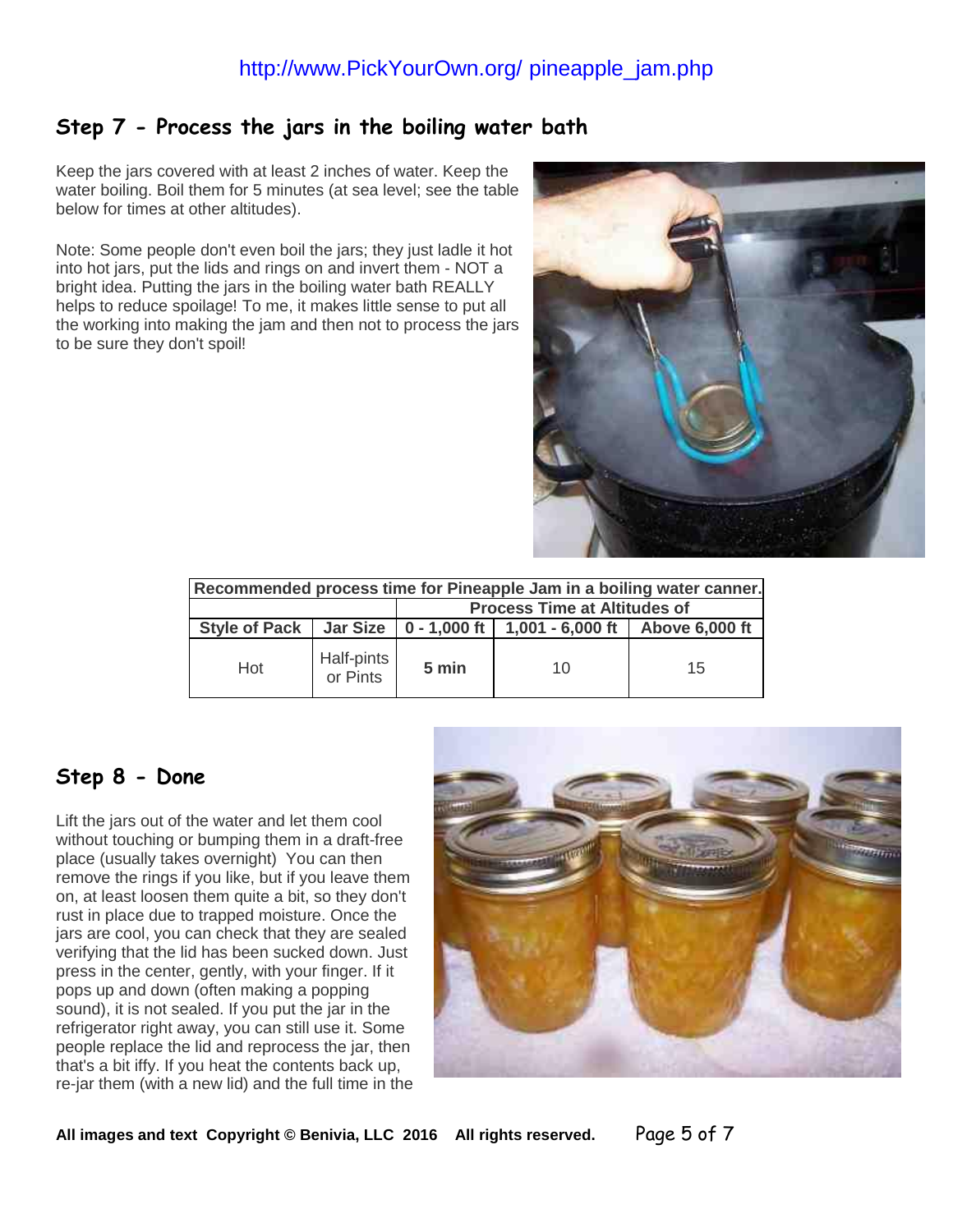#### http://www.PickYourOwn.org/ pineapple\_jam.php

canner, it's usually ok.

#### **It may take up to two weeks for the jam to set and thicken up. It will be runny until then!**

Once cooled, they're ready to store. I find they last about 18 months. After that, the get darker in color and start to get runny. They still seem safe to eat, but the flavor is bland. So eat them in the first 12 to 18 months after you prepare them!

| Summary - Cost of Making Homemade Pineapple Jam -<br>makes 10 jars of 8 oz each* |                                     |                                                                                                               |                                                   |                                                |  |  |  |
|----------------------------------------------------------------------------------|-------------------------------------|---------------------------------------------------------------------------------------------------------------|---------------------------------------------------|------------------------------------------------|--|--|--|
| <b>Item</b>                                                                      | Quantity                            | Cost in 2016                                                                                                  | Source                                            | Subtotal                                       |  |  |  |
| Pineapple                                                                        | 1 20 oz can or 1 fresh<br>pineapple | \$3.00                                                                                                        | Grocery store                                     | \$3.00                                         |  |  |  |
| Canning jars (8 oz size),<br>includes lids and rings                             | 10 jars                             | \$6.50/dozen                                                                                                  | Grocery stores (Publix,<br>Kroger, Safeway, etc.) | \$5.50                                         |  |  |  |
| Sugar                                                                            | 4 cups                              | \$2.00                                                                                                        | Grocery stores (Publix,<br>Kroger, Safeway, etc.) | \$2.00                                         |  |  |  |
| Pectin (low sugar, dry)                                                          | 1 and a third boxes                 | \$2.00 per box                                                                                                | Grocery stores (Publix,<br>Kroger, Safeway, etc.) | \$2.70                                         |  |  |  |
| Total                                                                            |                                     |                                                                                                               |                                                   | \$13.20 total<br>or<br>about \$1.32<br>per jar |  |  |  |
|                                                                                  |                                     | $^*$ - This assumes you already have the pots pans Jadles and reusable equipment. Note that you can reuse the |                                                   |                                                |  |  |  |

\* - This assumes you already have the pots, pans, ladles, and reusable equipment. Note that you can reuse the jars! Many products are sold in jars that will take the lids and rings for canning. For example, Classico Spaghetti sauce is in quart sized jars that work with Ball and Kerr lids and rings. Note that the Classico's manufacturer does not recommend reuse of their jars: [see what they have to say on this page:](http://www.pickyourown.org/PYO.php?URL=http%3A%2F%2Fwww.classico.com/flavors/faqs.aspx) 

#### Other Equipment:

From left to right:

- 1. Jar lifting tongs to pick up hot jars
- 2. Lid lifter to remove lids from the pot of boiling water (sterilizing )
- 3. Lids disposable you may only use them once
- 4. Ring holds the lids on the jar until after the jars cool - then you don't need them
- 5. Canning jar funnel
	- to fill the jars

You can get all of the tools in a kit here:



**All images and text Copyright © Benivia, LLC 2016 All rights reserved.** Page 6 of 7